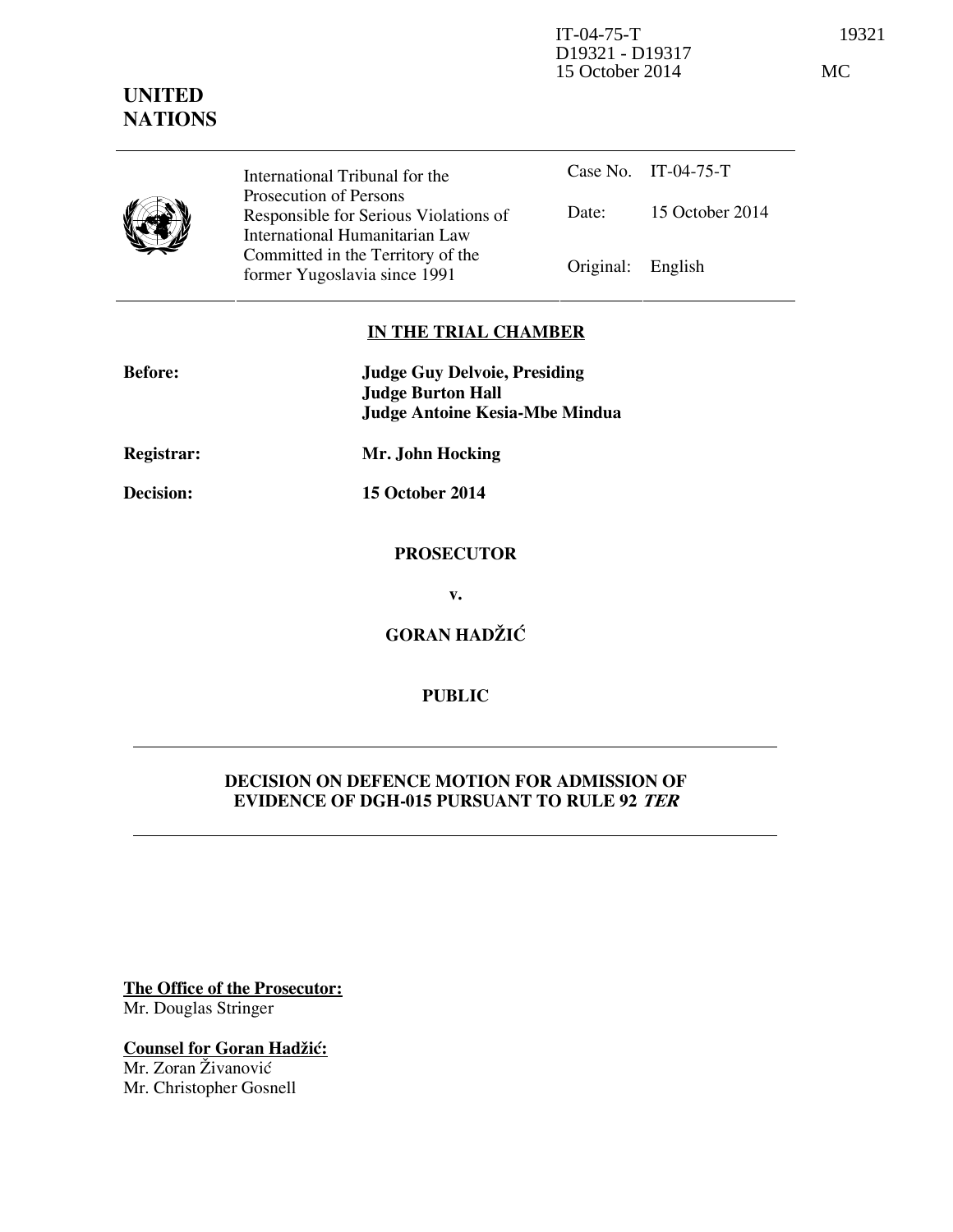1. **THIS TRIAL CHAMBER** of the International Tribunal for the Prosecution of Persons Responsible for Serious Violations of International Humanitarian Law Committed in the Territory of the former Yugoslavia since 1991 ("Tribunal") is hereby seised of the "Defence Motion for Admission of Evidence of Vitomir Devetak (DGH-015) Pursuant to Rule 92 *ter*", filed with a confidential annex on 13 August 2014 ("Motion"). The "Prosecution Response to Motion for Admission of Evidence of Vitomir Devetak (DGH-015) Pursuant to Rule 92 *ter*" was filed on 26 August 2014 ("Response"). On 3 September 2014, the Defence filed a "Reply to Prosecution Response to Motion for Admission of Evidence of Vitomir Devetak (DGH-015) Pursuant to Rule 92 *ter*" ("Reply").

#### **A. Submissions**

2. In the Motion, the Defence requests the admission of DGH-015's written statement, Rule 65 *ter* number 1D03639, pursuant to Rule 92 *ter* of the Rules of Procedure and Evidence ("Rules") subject to the witness's in court affirmation.<sup>1</sup> The Defence submits that DGH-015's written statement is relevant and probative.<sup>2</sup> In this respect, the Defence highlights the witness's roles as Minister for War Economy in the SBWS Government and as an assistant minister of trade in the RSK, and refers to descriptions in the statement of: (a) the rising ethnic tensions in Borovo Selo and surrounding areas including the 2 May 1991 clash; (b) the SBWS Government's structure, meetings, competencies, and relationship with the JNA; (c) the JNA's control over Ilok and surrounding areas; (d) Radovan Stojičić's ("Badža") presence and role in Eastern Slavonia; (e) DGH-015's knowledge of Arkan; (f) events at Borovo School on the night of 19 November 1991, including DGH-015's evidence that he did not see Goran Hadžić; (g) the purpose and nature of the 20 November 1991 Velepromet meeting ("Velepromet Meeting"); (h) DGH-015's knowledge of the SNB and of any relationship between the SBWS Government and the Government of Serbia; and (i) DGH-015's experience and function as an assistant minister in the RSK.<sup>3</sup> Finally, the Defence argues that admitting DGH-015's statement under Rule 92 *ter* of the Rules will promote the expeditious conduct of the proceedings as the statement's content could not otherwise be adduced within the two hours currently allotted for its examination of the witness.<sup>4</sup>

3. The Prosecution objects in part to the admission of DGH-015's witness statement pursuant to Rule 92 *ter* of the Rules.<sup>5</sup> It argues that paragraphs 22, 23, and 31 are inappropriate for admission pursuant to Rule 92 *ter* of the Rules and should be excised from the statement as they address

<sup>1</sup> Motion, paras 1, 9.

<sup>&</sup>lt;sup>2</sup> Motion, paras 5-6.

<sup>&</sup>lt;sup>3</sup> Motion, para. 5.

<sup>&</sup>lt;sup>4</sup> Motion, para. 7.

<sup>5</sup> Response, para. 1.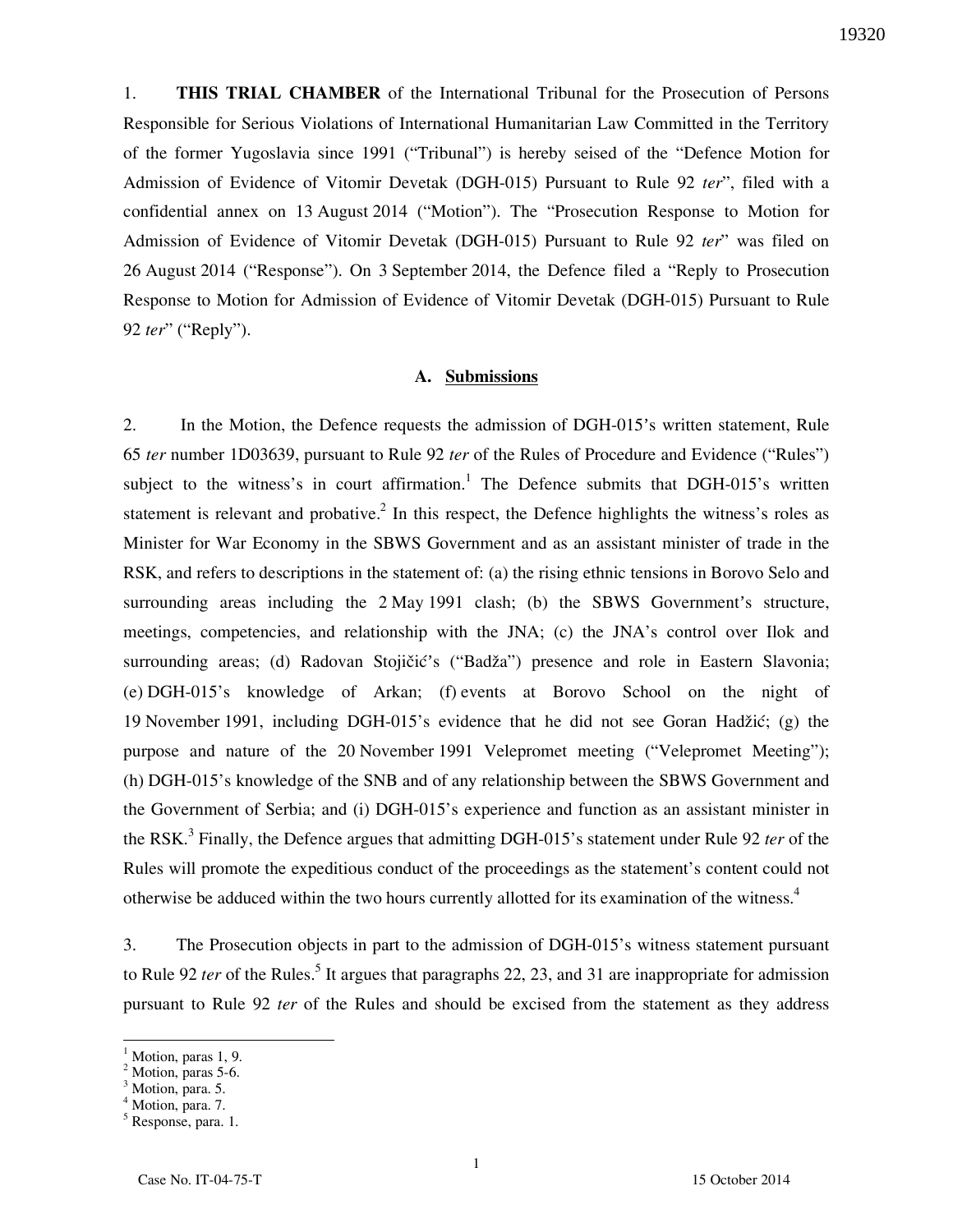important issues in the trial.<sup>6</sup> The Prosecution refers to the Chamber's order to excise paragraphs of a Rule 92 *ter* statement, tendered by the Prosecution during its case, which concerned the Velepromet Meeting and asserts that paragraphs 22 and 23 concern the same meeting.<sup>7</sup> The Prosecution argues that paragraph 31 contains sweeping assertions concerning the powers of Goran Hadžić and the SBWS Government.<sup>8</sup> The Prosecution contends that evidence on these matters should be led *viva voce* rather than admitted in a written statement—emphasising that DGH-015 has not testified before the Tribunal and that there is no record of the questions asked and answered in the interview that generated this statement.<sup>9</sup>

4. In the Reply, the Defence seeks leave to reply and replies to the Response.<sup>10</sup> The Defence counters that DGH-015 is one of at least five Defence witnesses, including two *viva voce* witnesses, who will provide evidence about the Velepromet Meeting, whereas GH-028 "was one of the few if not the only—Prosecution witness to provide direct testimony" about this meeting.<sup>11</sup> With regard to the Prosecution's submission that the statement contains sweeping assertions, the Defence counters that the Prosecution's complaint can be addressed through cross-examination.<sup>12</sup> Finally, the Defence submits that the absence of any record of questions and answers does not appear to have ever been considered by this Chamber to be a factor against the admission of a statement pursuant to Rule 92 *ter* of the Rules.<sup>13</sup>

#### **B. Applicable Law**

5. Rule 92 *ter* of the Rules provides:

(A) A Trial Chamber may admit, in whole or in part, the evidence of a witness in the form of a written statement or transcript of evidence given by a witness in proceedings before the Tribunal, under the following conditions:

(i) the witness is present in court;

(ii) the witness is available for cross-examination and any questioning by the Judges; and

(iii) the witness attests that the written statement or transcript accurately reflects that witness' declaration and what the witness would say if examined.

(B) Evidence admitted under paragraph (A) may include evidence that goes to proof of the acts and conduct of the accused as charged in the indictment.

 $\overline{a}$ 

 $11$  Reply, para. 2.

<sup>6</sup> Response, para. 1.

<sup>7</sup> Response, para. 1, *referring to* Decision on Prosecution Motion for Admission of Evidence of GH-028 Pursuant to Rule 92 *ter*, 16 April 2013 (confidential).

<sup>8</sup> Response, para. 1.

<sup>&</sup>lt;sup>9</sup> Response, para. 1.

 $^{10}$  Reply, para. 1.

<sup>&</sup>lt;sup>12</sup> Reply, para. 3.

<sup>&</sup>lt;sup>13</sup> Reply, para. 3.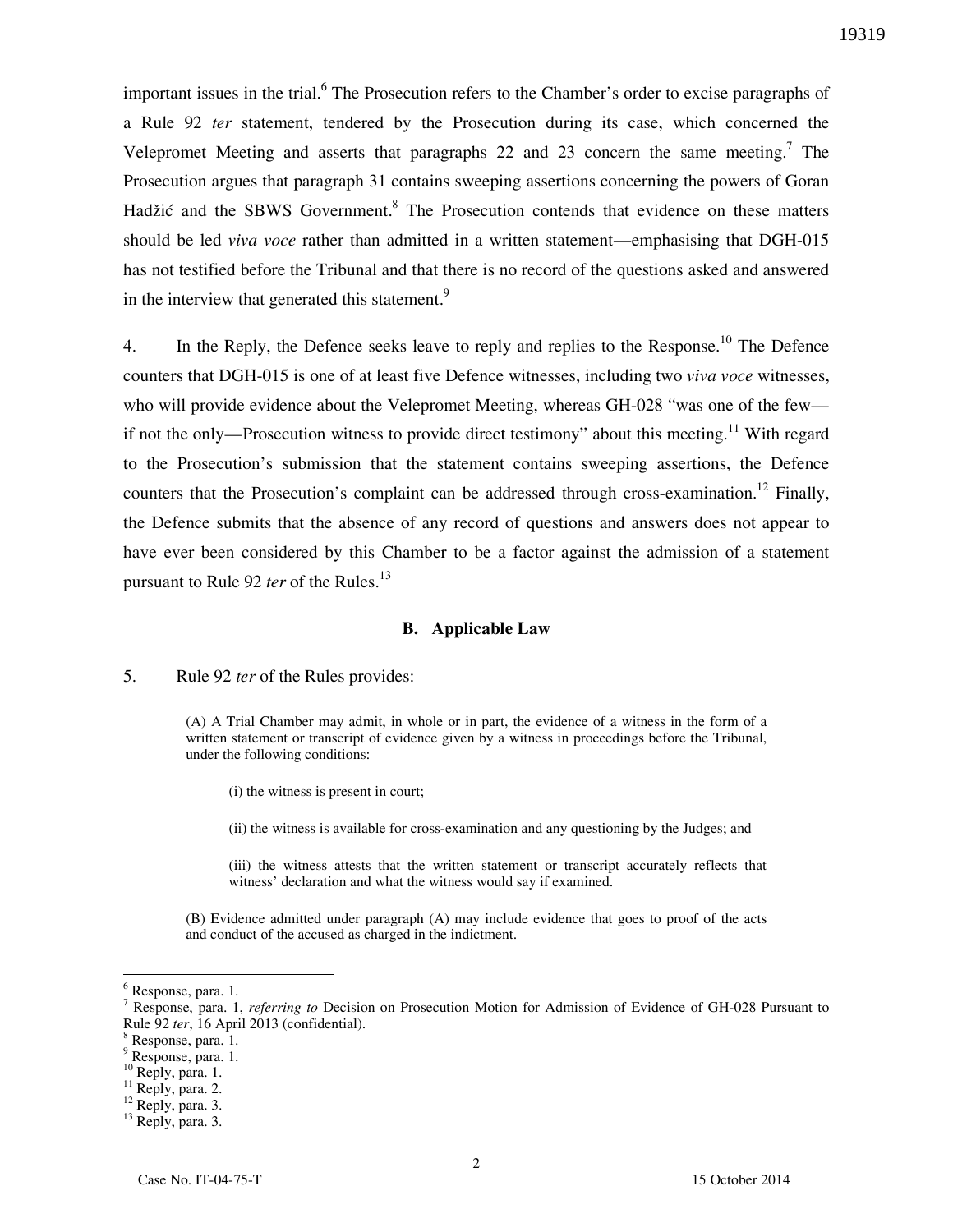6. The main objective of Rule 92 *ter* of the Rules is to ensure an effective and expeditious trial in accordance with the rights of the accused.<sup>14</sup> The jurisprudence of the Tribunal has also applied the Rule as permitting, by necessary inference, the admission of exhibits where they accompany written statements or transcripts and form an "inseparable and indispensable" part of the written evidence.<sup>15</sup> In order to satisfy this requirement, the document must be one without which the witness's testimony would become incomprehensible or of lesser probative value.<sup>16</sup> Moreover, the evidence sought to be admitted, whether a written statement or a transcript of oral testimony, must fulfil the general requirements of admissibility of Rule 89(C) of the Rules—the proposed evidence must be relevant and have probative value.<sup>17</sup>

### **C. Discussion**

7. DGH-015's proposed evidence, in the form of a written statement, contains information about, *inter alia*: (a) rising ethnic tensions and clashes in Borovo Selo between 1990 and 1991;<sup>18</sup> (b) the historical and political developments, including the structure, meetings and competencies of the SBWS Government between 1991 and 1992;<sup>19</sup> (c) the Velepromet Meeting;<sup>20</sup> and (d) the JNA's actions in Dalj and Borovo Selo. $21$ 

8. Considering the potential importance of the Velepromet Meeting, the varying accounts of the meeting by those in attendance, and the Trial Chamber's decision to redact similar information during the Prosecution's case, the Trial Chamber finds that it would be in the interests of justice for the evidence in paragraphs 22 and 23 of DGH-015's statement to be led *viva voce*. The Trial Chamber is, however, not persuaded that the evidence in paragraph 31 of DGH-015's statement must be led *viva voce* as the Prosecution will have ample opportunity to challenge DGH-015's evidence on these more general topics during cross-examination. The Trial Chamber further reiterates that neither the lack of a record of the questions asked and answered during the interview,

 $\overline{a}$ 

<sup>&</sup>lt;sup>14</sup> Prosecutor v. Prlić et al., Case No. IT-04-74-T, Decision on the Application of Rule 92 *ter* of the Rules, 3 July 2007, p. 2; *Prosecutor v. Popovi} et al.*, Case No. IT-05-88-T, Decision on Motion to Convert *Viva Voce* Witnesses to Rule 92 *ter* Witnesses, 31 May 2007, p. 2.

<sup>&</sup>lt;sup>15</sup> Prosecutor v. Đorđević, Case No. IT-05-87/1-T, Decision on Vlastimir Đorđević's Motions for Admission of Evidence Pursuant to ICTY Rule 92ter, 22 January 2010 ("*Đorđević* Decision"), para. 7; Prosecutor v. Lukić and Lukić, Case No. IT-98-32/1-T, Decision on Confidential Prosecution Motion for the Admission of Prior Testimony with Associated Exhibits and Written Statements of Witnesses Pursuant to Rule 92 ter, 9 July 2008 ("Lukić and Lukić Decision"), para. 15; *Prosecutor v. Stanišić and Simatović*, Case No. IT-03-69-T, Decision on Prosecution's Motion for the Admission of Written Evidence of Witness Slobodan Lazarevic Pursuant to Rule 92 *ter* with Confidential Annex, 16 May 2008 ("Stanišić and Simatović Decision"), para. 19.

<sup>&</sup>lt;sup>16</sup> *Đorđević* Decision, para. 7; *Lukić and Lukić* Decision, para. 15; *Stanišić and Simatović* Decision, para. 19.

<sup>&</sup>lt;sup>17</sup> *Bordević* Decision, para. 5; *Lukić and Lukić* Decision, paras 15-16.

<sup>&</sup>lt;sup>18</sup> Rule 65 *ter* number 1D03639, paras 2-11.

<sup>19</sup> Rule 65 *ter* number 1D03639, paras 12-19, 27- 29, 31.

<sup>20</sup> Rule 65 *ter* number 1D03639, paras 22-23.

<sup>21</sup> Rule 65 *ter* number 1D03639, paras 19, 24-25.